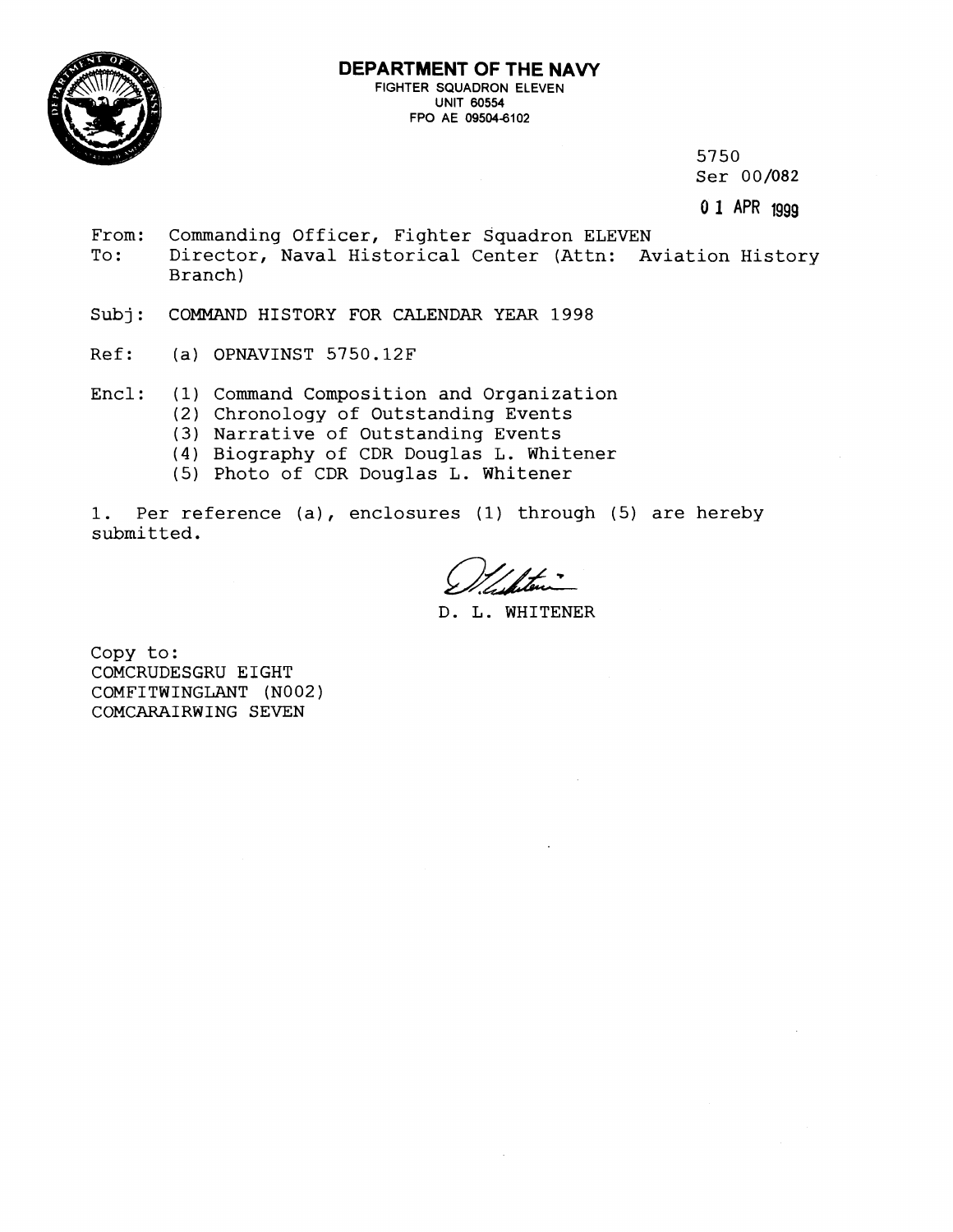## COMMAND COMPOSITION AND ORGANIZATION

COMMANDING OFFICER (01 JAN 98 to 04 DEC 98) CDR Mark A. Vance

EXECUTIVE OFFICER (01 JAN 98 to 04 DEC 98) CDR Douglas L. Whitener

LOCATION OF COMMAND Naval Air Station Oceana Virginia Beach, Virginia

ADMINISTRATIVE CONTROL ASHORE Commander, Carrier Air Wing SEVEN Commander, Fighter Wing, U.S. Atlantic Fleet Commander, Naval Air Force, U.S. Atlantic Fleet

OPERATIONAL CONTROL AFLOAT Commander, Carrier Air Wing SEVEN Commander, Cruiser-Destroyer Group EIGHT

AIRCRAFT F-14B Tomcat Tail Code "AG"

CARRIER ASSIGNMENTS USS JOHN C STENNIS (CVN 74) Homeported at Naval Operating Base, Norfolk, Virginia

MISSION Fleet Air Superiority and Power Projection Missions, including: Combat Air Patrol, Air Intercept, Maritime Air Superiority, Strike, Strike Escort, Forward Air Controller (Airborne), Close Air Support and Combat Search and Rescue.

(04 DEC 98 to Present) CDR Douglas L. Whitener

(04 DEC 98 to Present) CDR Milton D. Abner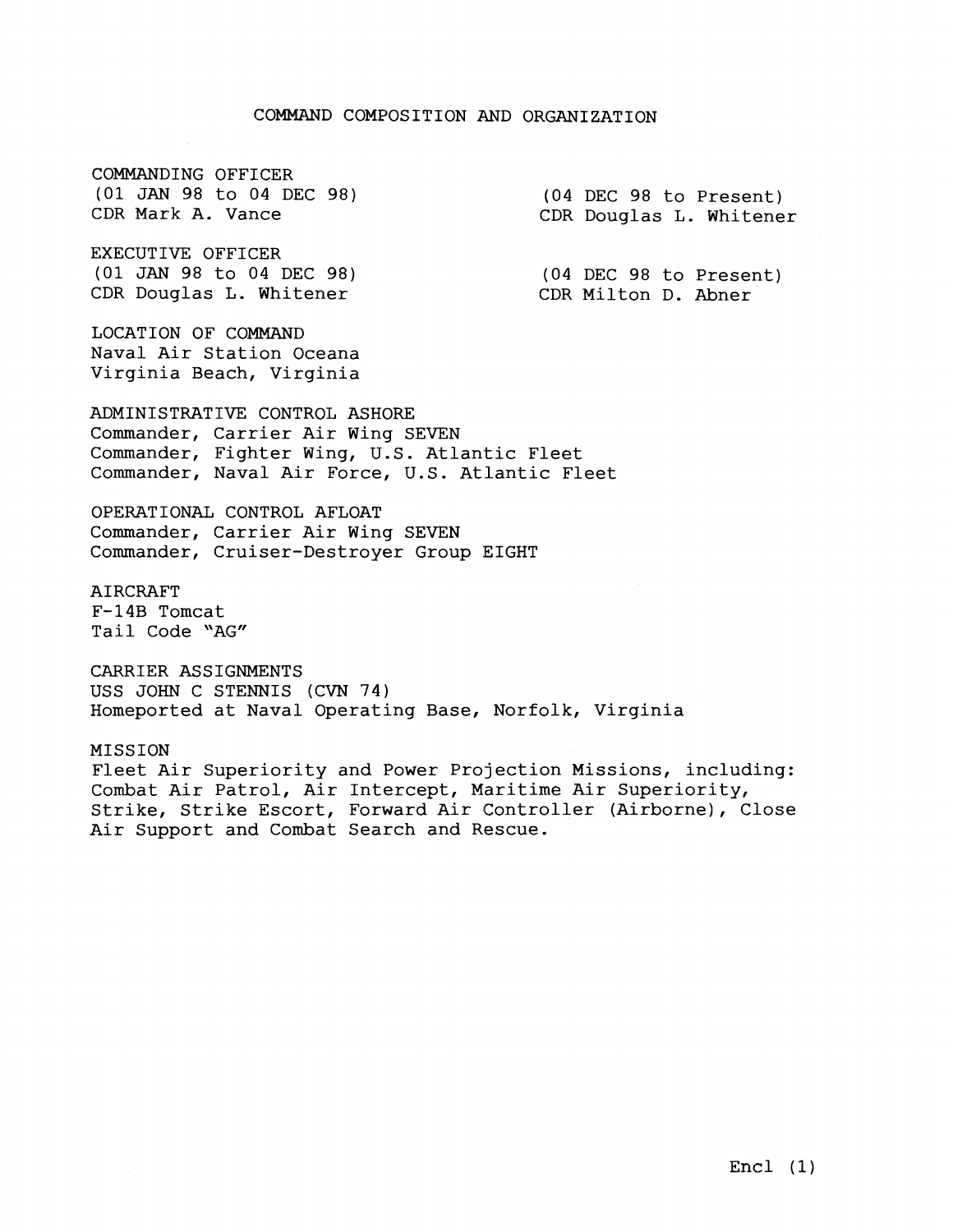## CHRONOLOGY OF OUTSTANDING EVENTS

| JANUARY          |                                                        |  |
|------------------|--------------------------------------------------------|--|
| $01 - 05$        | Holiday Leave Period                                   |  |
| $12 - 26$        | JTFEX on board USS JOHN C STENNIS (CVN 74)             |  |
|                  |                                                        |  |
| $26 - 31$        | POM Leave Period                                       |  |
| FEBRUARY         |                                                        |  |
| $01 - 10$        | POM Leave Period                                       |  |
| $18 - 22$        |                                                        |  |
|                  | Pre-deployment CQ on board USS JOHN C STENNIS (CVN 74) |  |
| 26               | Rippers deploy on board USS JOHN C STENNIS (CVN 74)    |  |
| MARCH            |                                                        |  |
| $13 - 31$        | Deployed to Arabian Gulf                               |  |
|                  | Jebel Ali Port Call                                    |  |
| APRIL            |                                                        |  |
| $1 - 30$         | Deployed to Arabian Gulf                               |  |
|                  | Jebel Ali Port Call                                    |  |
|                  |                                                        |  |
| MAY              |                                                        |  |
| $1 - 31$         | Deployed to Arabian Gulf                               |  |
| $24 - 31$        | Beacon Flash Detachment to Oman                        |  |
|                  | Jebel Ali and Bahrain Port Call                        |  |
| <b>JUNE</b>      |                                                        |  |
| $1 - 30$         | Deployed to Arabian Gulf                               |  |
|                  |                                                        |  |
| <b>JULY</b>      |                                                        |  |
| 22               | Rippers depart Arabian Gulf                            |  |
|                  | Bahrain and Perth, Australia Port Call                 |  |
|                  |                                                        |  |
| <b>AUGUST</b>    |                                                        |  |
| 26               | Return home from deployment                            |  |
|                  | Hobart, Australia and Pearl Harbor, Hawaii Port Call   |  |
| $27 - 31$        | POM Leave                                              |  |
|                  |                                                        |  |
| <b>SEPTEMBER</b> |                                                        |  |
| $01 - 28$        | POM Leave                                              |  |
|                  | 14-18 Post-cruise MCI                                  |  |
| <b>OCTOBER</b>   |                                                        |  |
| $03 - 08$        | Exercise FUERTES DEFENSAS Phase II                     |  |
| $12 - 16$        | Bomb Derby                                             |  |
|                  |                                                        |  |
| $14 - 16$        | USS HARRY S TRUMAN (CVN 75) "Fleet Week" Detachment to |  |
|                  | Ft. Lauderdale                                         |  |
| 23-31            | Key West Guns Detachment (ACM/Guns)                    |  |
|                  |                                                        |  |
| <b>NOVEMBER</b>  |                                                        |  |
| $01 - 06$        | Key West Detachment (ACM/Guns)                         |  |
| $11 - 19$        | Operation FUERTES DEFENSAS Phase III                   |  |
| $25 - 29$        | Thanksgiving Holiday Leave                             |  |
|                  |                                                        |  |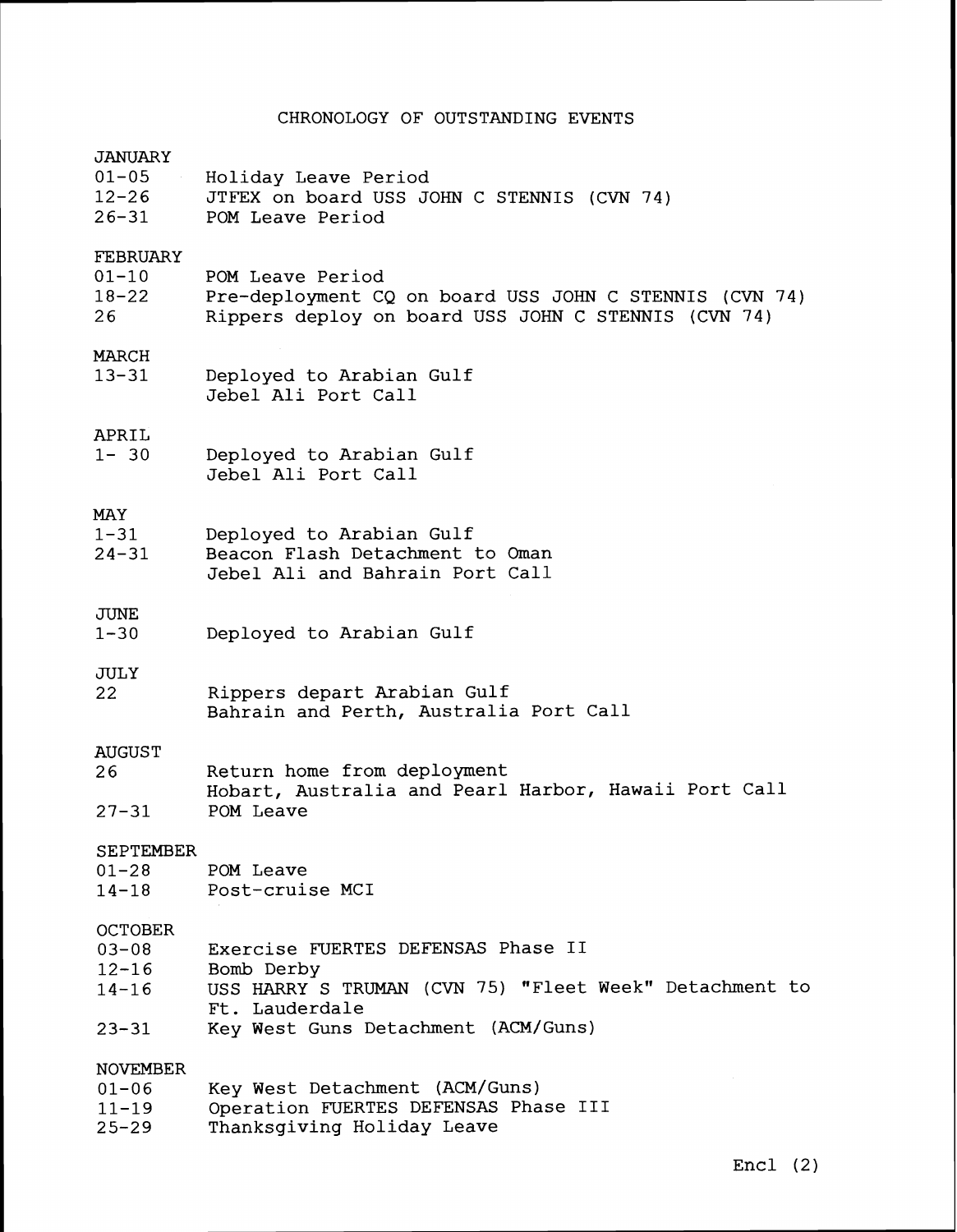| DECEMBER  |                         |
|-----------|-------------------------|
| -04       | Change of Command       |
| 11        | Command Christmas Party |
| $12 - 31$ | Holiday Leave Period    |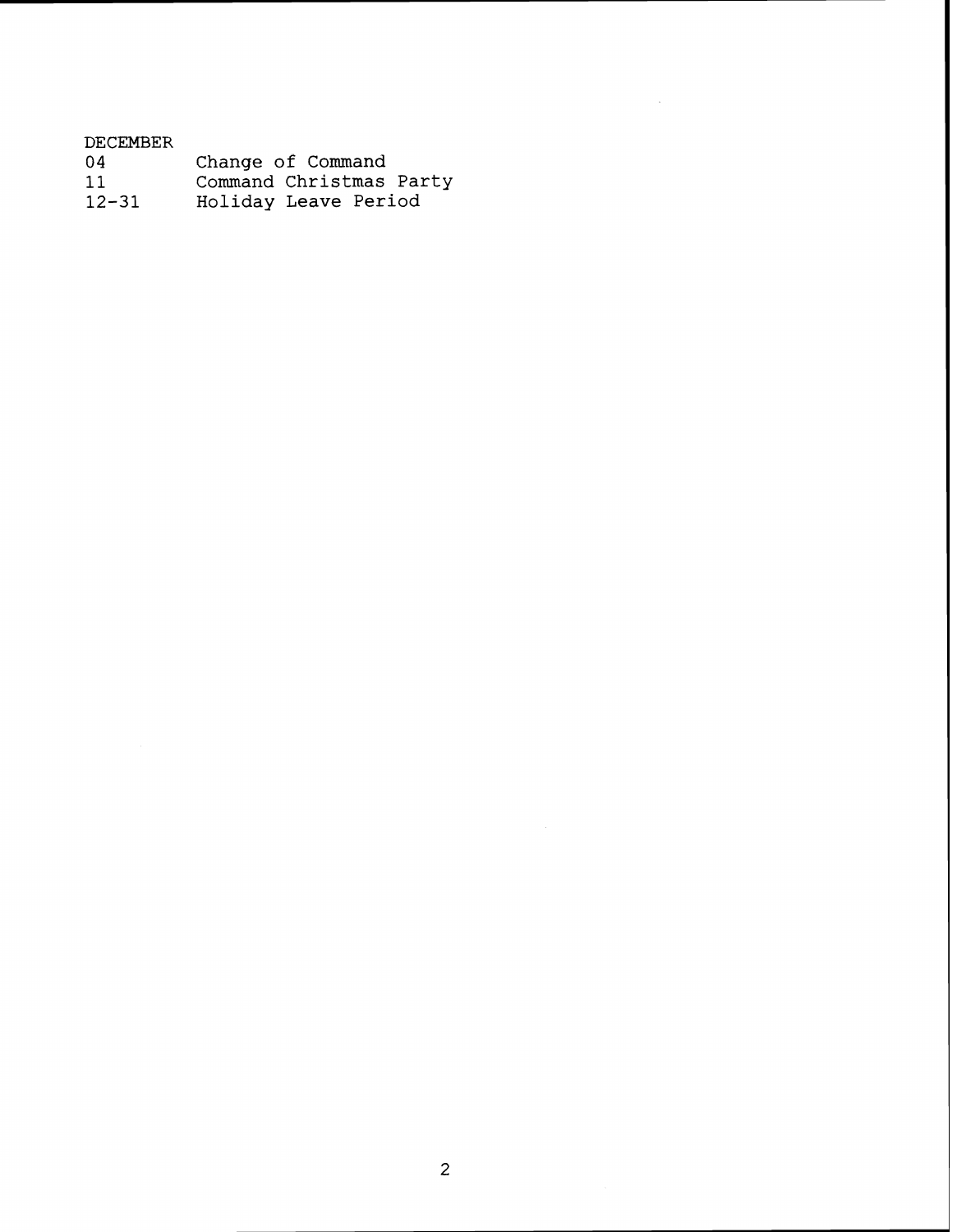## NARRATIVE OF OUTSTANDING EVENTS

January of 1998 found the Red Rippers completing predeployment work-ups in preparation for an "Around the World" cruise.

VF-11 completed JTFEX, the last phase of pre-deployment work-ups, on board USS JOHN C STENNIS (CVN 74). This exercise is conducted to allow the entire battle group a chance to work together one last time prior to deployment. The exercise took place off the coast of Puerto Rico, allowing the Rippers to hone their bombing skills on the Vieques Target Range. Upon return from this exercise, the squadron began the POM leave periods.

After completing POM leave in mid-February, the Rippers were at sea for several days to complete pre-cruise Carrier Qualifications (CQ) to ensure every pilot would be qualified upon completion of the Atlantic transit to the Arabian Gulf. The jets remained aboard USS JOHN C STENNIS **(CVN** 74) after CQ and the boat was ready to leave for deployment on 26 February 1998.

The first half of March found VF-11 in transit to the Arabian Gulf, making the trip in a record 13 days. Flight ops were conducted while transiting the Mediterranean Sea. The Rippers completed their turnover with VF-102 and took the torch for Operation SOUTHERN WATCH. The remainder of March was spent getting familiar with the operating area, the beginning of over five months in the Arabian Gulf for VF-11. At the end of March, the Rippers enjoyed a short port call in Jebel Ali.

VF-11 advanced 33 percent of their enlisted personnel during the March exam cycle. This mark was unmatched in the battle group.

April, May and June found the flight deck getting hotter and hotter with each passing day and VF-11 planning and flying many practice strikes as well as enforcing the no fly zone over southern Iraq in support of Operation SOUTHERN WATCH. Not only was a great deal of planning accomplished, but a great deal of training as well. Many of the younger aircrew progressed steadily through the **SFWT** program improving squadron readiness and experience.

In May, eight aircrew and a small group of maintainers went on a week-long ACM detachment to Oman. This outstanding training opportunity allowed the Rippers to enhance their tactical skills while employing the F-14B Tomcat against Jaguars and BAE Hawks flown by the Omani Royal Air Force. While this detachment was taking place, the rest of the squadron had liberty call in Bahrain.

In July, after almost seven straight weeks at sea, the USS JOHN C STENNIS (CVN 74) revisited Bahrain. VF-11 spent the remaining two weeks in the Arabian Gulf flying sorties in support of United Nations sanctions and Operation SOUTHERN WATCH before starting the journey east to San Diego, CA.